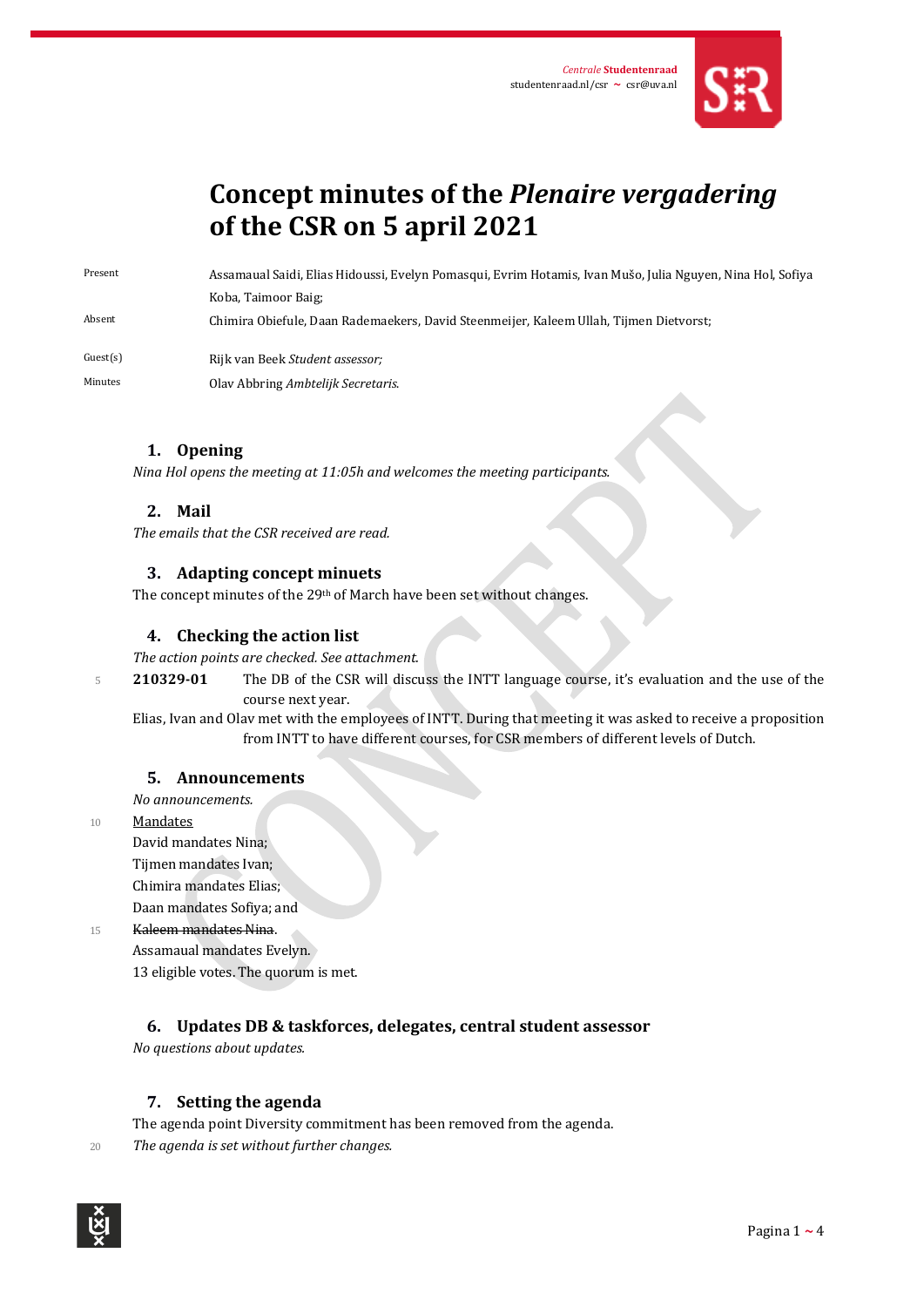

## **8. Free menstrual hygiene products**

The goal of the agenda point is to take a decision on offering free menstrual hygiene products at the UvA. **Voting proposal:** The CSR 20-21 decides in favour of proposal 1, proposal 2 and plan B in the meeting piece 8.1 Menstrual Hygiene Products.

In favour: 13

25 Against: 0

Blanco: 0

Abstain: 0

*The CSR 20-21 decides in favour of proposal 1, proposal 2 and plan B in the meeting piece 8.1 Menstrual Hygiene Products (decision).*

#### **9. Social safety – ombudsperson profile**

30 The goal of the agenda point is to take a decision on the new profile for the ombudsperson. The file holders have discussed the new profile and are in favour of the new proposal.

**Voting proposal:** The CSR 20-21 decides in favour of the new profile ombudsperson.

In favour: 13

Against: 0

35 Blanco: 0

Abstain: 0

*The CSR 20-21 decides in favour of the new profile ombudsperson (decision).*

*Assamaual leaves the meeting*

#### **10. Subsidizing food at the UvA canteens**

40 The goal of the agenda point is to take a decision on advocating for having the UvA subsidize food at the UvA canteens. Separate to this proposal, the CSR can also look into offering vegetarian and vegan food, when ordering banquets.

**Voting proposal:** The CSR 20-21 decides in favour of subsidizing food at the UvA canteens. In favour: 11

45 Against: 0

Blanco: 2

Abstain: 0

*The CSR 20-21 decides in favour of subsidizing food at the UvA canteens (decision).*

<sup>50</sup> **Voting proposal:** The CSR 20-21 decides in favour of subsidizing food by €3 per vegetarian and vegan meal. In favour: 11

Against: 0

Blanco: 2

Abstain: 0

<sup>55</sup> *The CSR 20-21 decides in favour of subsidizing food by €3 per vegetarian and vegan meal (decision).*

# **11. Election software**

The goal of this agenda point is to set the stance of the CSR regarding the election software. There currently is no known alternative for WebElect. It is advised to discuss the safety of the election software with the CISO. Because there is currently no alternative for the election software, the CSR could write a letter, stating that they want to maintain the integrity of the elections.

<sup>60</sup> **Voting proposal:** The CSR 20-21 decides in favour of being against WebElect for Elections 2020-2021. In favour: 11

Against: 1

Blanco: 1

Pagina 2 **~** 4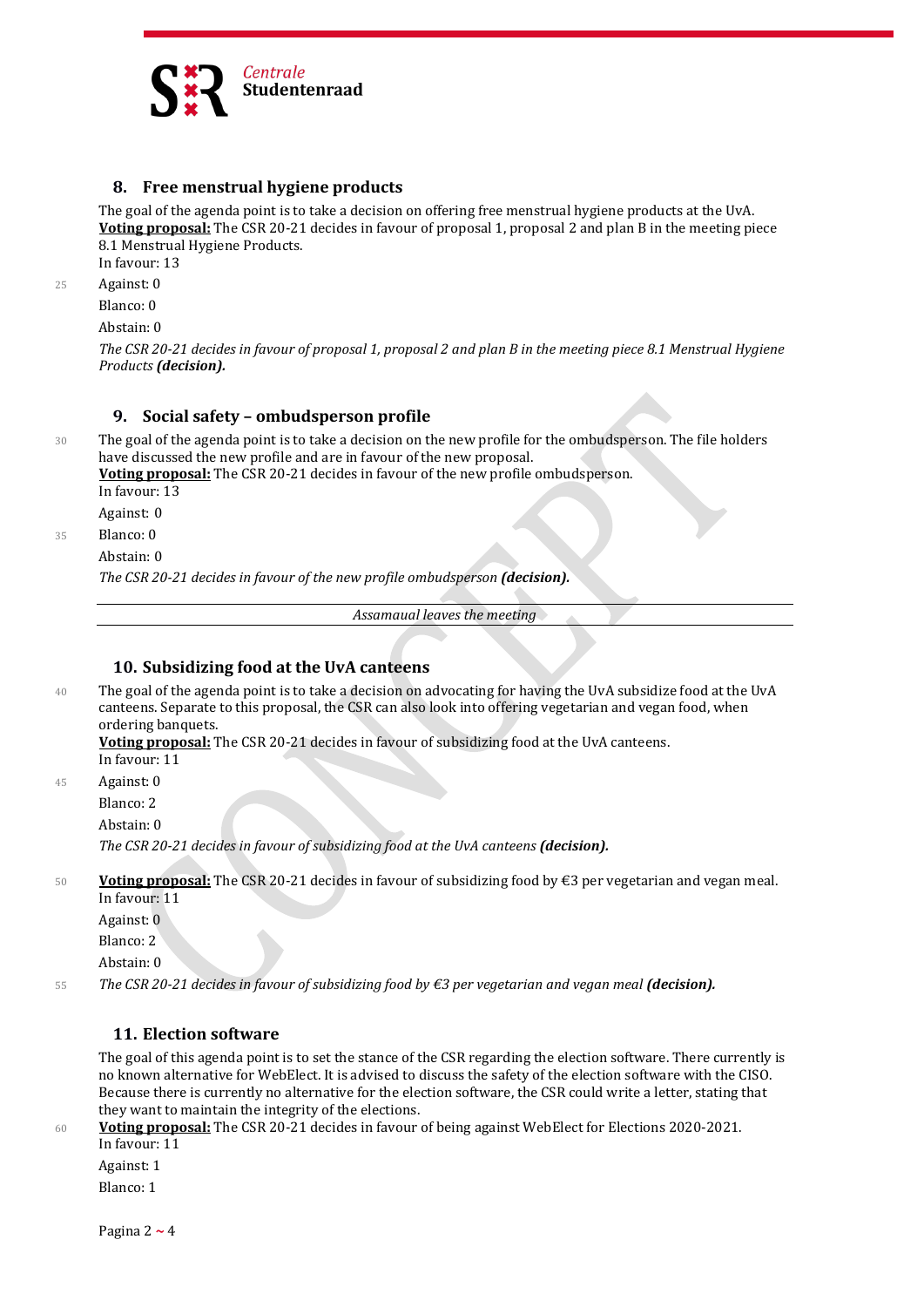

## Abstain: 0

<sup>65</sup> *The CSR 20-21 decides in favour of being against WebElect for Elections 2020-2021 (decision).*

# **12. W.V.T.T.K. / Any other business**

*No w.v.t.t.k.*

# **13. Input requests for the FSRs / to the media**

Elias states that next week is health week. Elias states that the CSR should promote this week.

# **14. Evaluating the PV**

*The CSR members evaluate the PV.*

# **15. Questions + closing the meeting**

*13:00 Nina closes the meeting.*

| Ξ | ٠           |
|---|-------------|
|   | I<br>$\sim$ |

|    | <b>Decisions</b> |                                                                                                    |
|----|------------------|----------------------------------------------------------------------------------------------------|
|    | 210405-01        | The CSR 20-21 decides in favour of proposal 1, proposal 2 and plan B in the meeting piece 8.1      |
|    |                  | Menstrual Hygiene Products.                                                                        |
|    | 210405-02        | The CSR 20-21 decides in favour of the new profile ombudsperson.                                   |
| 75 | 210405-03        | The CSR 20-21 decides in favour of subsidizing food at the UvA canteens.                           |
|    | 210405-04        | The CSR 20-21 decides in favour of subsidizing food by $\epsilon$ 3 per vegetarian and vegan meal. |
|    | 210405-05        | The CSR 20-21 decides in favour of being against WebElect for Elections 2020-2021.                 |
|    |                  |                                                                                                    |

# **Action list**

|    | 210220-01 | The DB of the CSR will discuss the INTT language course, it's evaluation and the use of the          |
|----|-----------|------------------------------------------------------------------------------------------------------|
| 80 |           | course next year.                                                                                    |
|    | 210322-01 | PR will bring a deciding meeting piece to the next PV meeting regarding the CSR's stance on          |
|    |           | election software.                                                                                   |
|    | 210125-01 | The committee chairs will look into changing their committee's page on the Studentenraad<br>website. |

85

# **Pro memoria**

|     | 1 I V MICMIUI IU |                                                                                                          |
|-----|------------------|----------------------------------------------------------------------------------------------------------|
|     | 140908-04        | The DB keeps an eye on late meeting pieces, is strict about <i>nazendingen</i> and being present in      |
|     |                  | time.                                                                                                    |
|     | 141208-04        | The committee chairs notify the PR-committee after their meetings which files that the CSR               |
|     |                  | is working on should be raised in the media.                                                             |
| 90  | 161017-04        | The committee chairs make sure that everyone gives proper feedback in their committees                   |
|     |                  | about the work, steering and soundboard groups, and they make sure the documents are                     |
|     |                  | saved on the P-drive. Council members archive all their documents in the P-drive.                        |
|     | 161017-05        | The committee chairs oversee the diverse division of speakers for the OV.                                |
|     | 170201-04        | The DB oversees a proper balance between small and large files in the PV.                                |
| 95  | 171108-04        | The delegates check whether the agendas, minutes and letters of the FSR's are being<br>published online. |
|     | 190904-01        | The DB protects the diversity of the council and supports a just and coherent working<br>environment.    |
| 100 | 201002-01        | All DB-members send their updates before Friday 20h. Delegates send their updates before<br>Monday 9h.   |